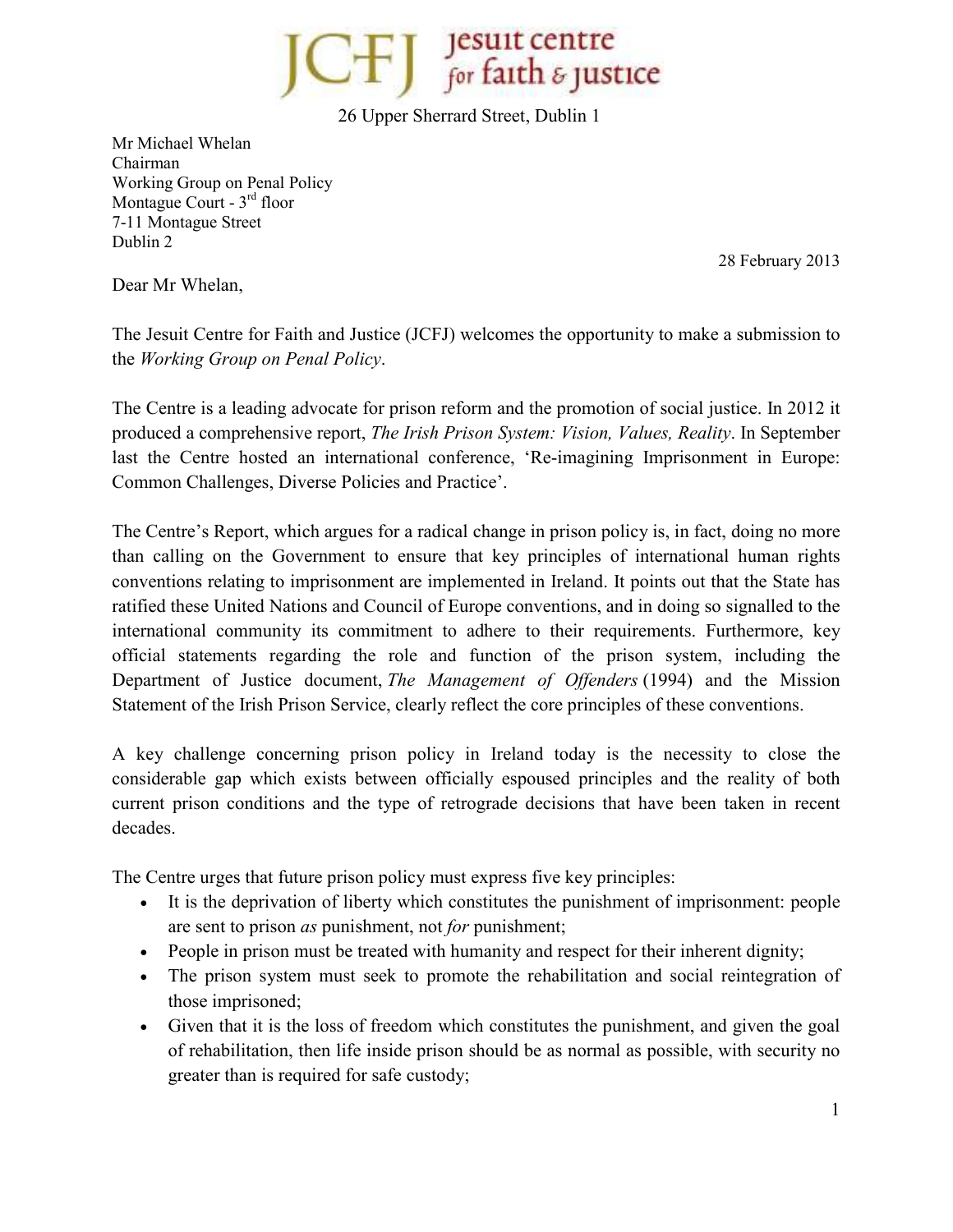• The use of imprisonment should be kept to a minimum and alternative, non-custodial sentences used as an alternative.

The following action, though by no means an exhaustive list, is needed to reflect these principles:

- Re-instate the principle of 'one person one cell' as the norm governing all future prison building and refurbishment programmes;
- End 'slopping out' and institute a programme to ensure, for all prisoners, privacy in the use of toilet facilities;
- A review into the systemic failure at all levels of management, up to and including the Minister, in the care of children and young adults in the Irish prisons including St. Patrick's Institution;
- An action plan for young adults within the prison system, whereby best international standards are adhered to in the provision of accommodation and services;
- Community alternative facilities for women in the criminal justice system need to emulate the standards set out within the Corston Report and should be located in those areas which most conveniently suit the service users. The proposed use of a former detention institution building expresses apathy towards women who come into contact with the criminal justice system;
- Reverse the creep towards ever larger prisons/prison estates

Noting the terms of reference of the Strategic Review of Penal Policy this submission highlights a number of serious deficiencies, as well as inhuman and degrading treatment, within the Irish prison system.

This submission focuses on a number of issues. However, it should be noted that it does not provide a comprehensive analysis of all concerns that the JCFJ has in regards to penal reform. Also included is Fr Peter McVerry's submission to the Oireachtas Sub-Committee on Penal Reform. Peter McVerry SJ is a member of the JCFJ team and a Director of the Peter McVerry Trust.

We welcome this opportunity to contribute to Irish Penal Policy.

Yours sincerely,

Eai lende.

 $\frac{1}{2}$ Eoin Carroll (on behalf of the Jesuit Centre for Faith and Justice)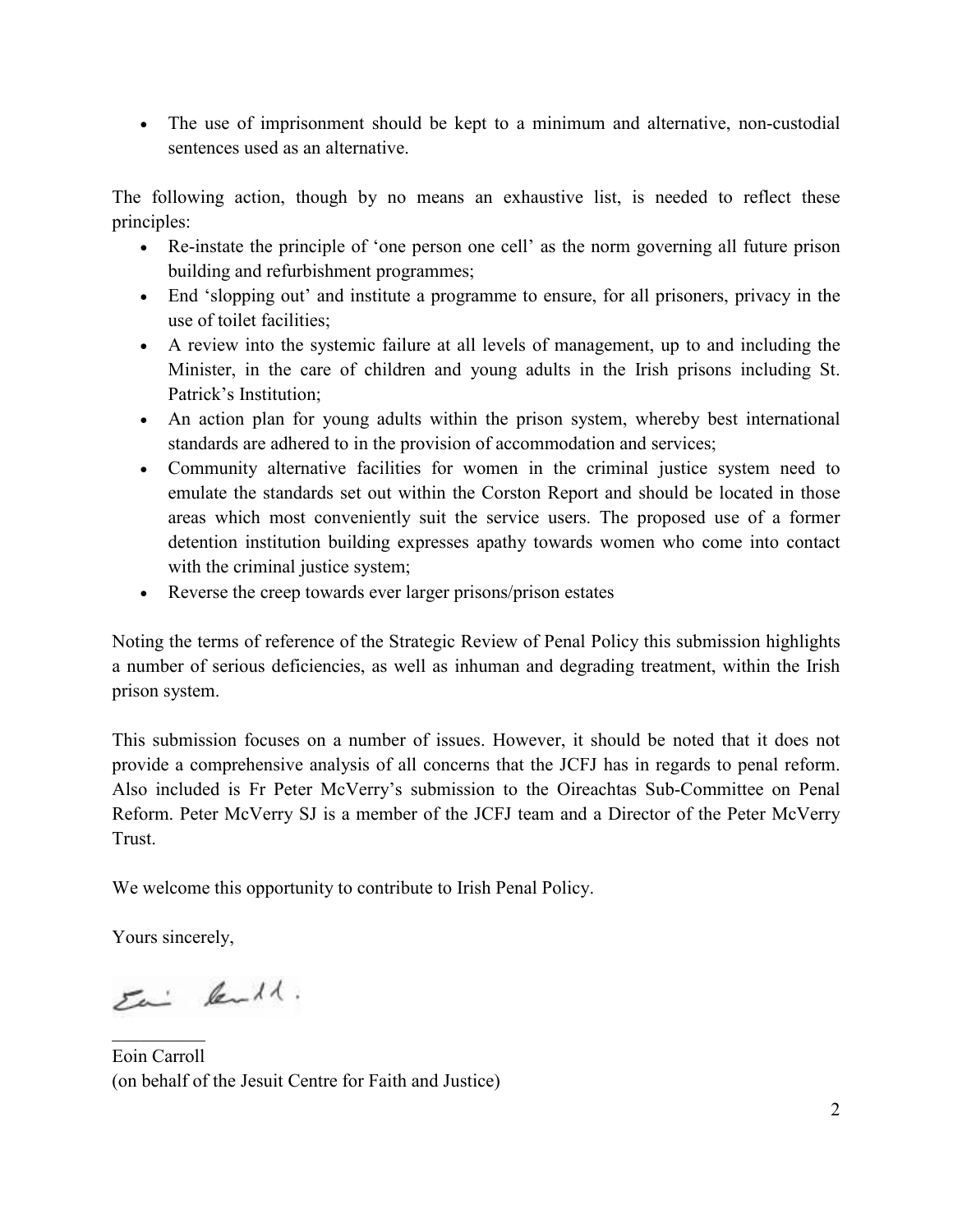# **Table of Content**

1. Inadequacy in independent oversight of Irish Prisons

2. 10 Key Recommendations as outlined in *The Irish Prison System: Vision, Values, Reality*, (Jesuit Centre for Faith and Justice, 2012) available at: http://www.jcfj.ie/publications/penalpublications.html

3. Overcrowding

- 4. Slopping-out and prison hygiene
- 5. One-person, one-cell and large prisons

6. Submission to Oireachtas Sub-Committee on Penal Reform, Peter McVerry SJ (31 August 2012)

- 7. St Patrick's Institution
- 8. About the Jesuit Centre for Faith and Justice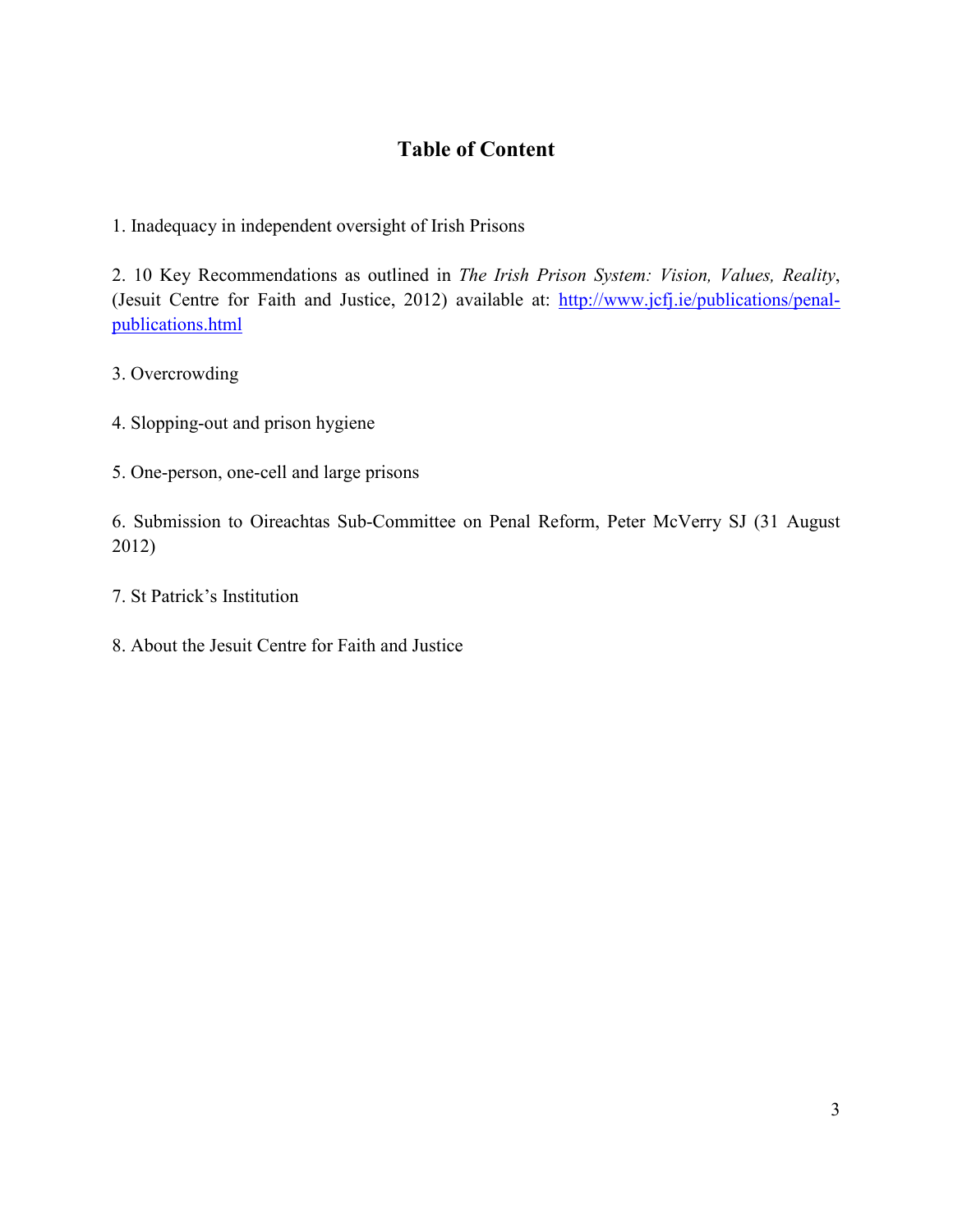## **1. Inadequacy in independent oversight of Irish Prisons**

The Irish Penal Reform Trust (IPRT) has written extensively on the need for greater oversight (http://www.iprt.ie/files/IPRT\_Position\_Paper\_7\_-

\_Complaints,\_Monitoring\_and\_Inspection\_in\_Prisons.pdf) which the JCFJ endorses.

In addition to these IPRT recommendations, there is also a need for an examination of why the recommendations contained within critical reports, dating back to the 1970s, has been met with such inertia.

# **2. 10 Key Recommendations as outlined in** *The Irish Prison System: Vision, Values, Reality***, (Jesuit Centre for Faith and Justice, 2012) available at:**

http://www.jcfj.ie/publications/penal-publications.html

## *1. Minimise the use of imprisonment*

Ireland should adopt a clear policy position that imprisonment will be used only as the penal option of last resort. It should seek to reduce, and set a limit to, the numbers in prison.

It should be a feasible target to return to the rate of incarceration that applied up to the mid-1990s, when it rarely exceeded 60 per 100,000. This would mean a prison population of approximately 2,700. Achievement of this goal would necessitate the extension of the use of alternatives to imprisonment, including community service, a clear policy of not using imprisonment for less serious offences, increased remission, and the use of early release under supervision.

# *2. Minimise levels of security*

Practically the whole of the Irish prison system operates under high security, which is extremely detrimental to the welfare of prisoners. There needs to be a gradient in security levels, with no more security than is required by the need to ensure safe custody. A target of having one-third of all prisoners accommodated in open prisons should be adopted. Such prisons are much less damaging, offer better prospects of successful re-settlement following release, and are less costly to run.

#### *3. Transform regime standards*

Single occupancy of cells should be considered as the norm and should be an essential requirement of all future prison building programmes.

Out-of-cell time should be increased to at least 12 hours per day.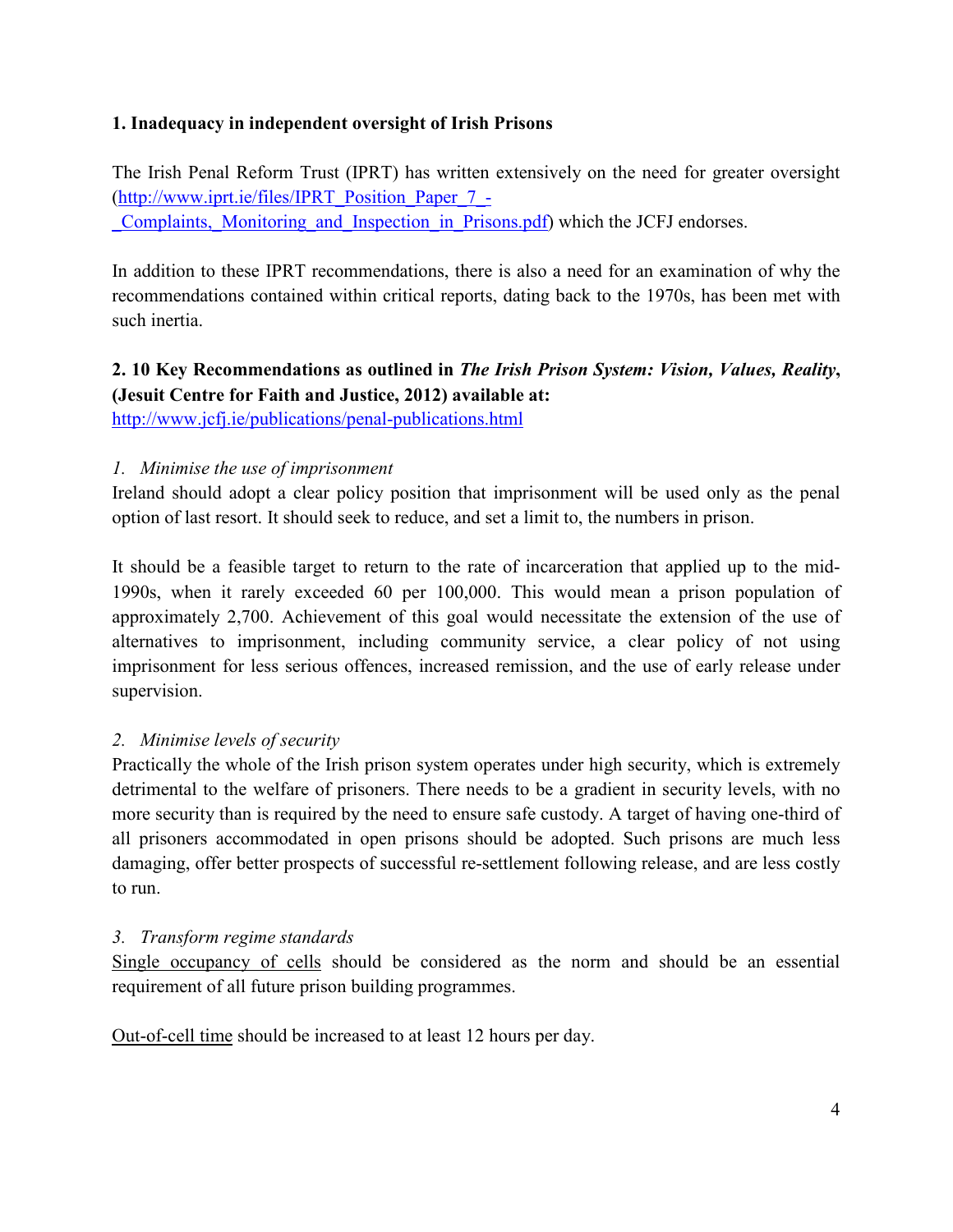Structured activity opportunities should be available to all prisoners – to include, education, work, work-training, drug treatment, therapy, or combinations of these elements.

Self-management opportunities should be available to at least all those in prison under sentence, with prisoners enabled to do their own cooking, laundry and other normal daily tasks, and be able to eat meals together away from their cells.

## *4. Make smaller prisons the norm*

Set as the goal for all future building programmes the provision of prison places in small, geographically dispersed prisons. Such prisons (preferably with 100 or fewer prisoners) provide the possibility of less conflicted, less restrictive, but more constructive and potentially less costly regimes. Such a policy would require the abandonment of current plans for Thornton Hall.

## *5. Provide a system for progressive serving of sentences*

There should be a process, beginning at the time of entry to prison, whereby a person can progressively move towards eventual reintegration into society.

## *6. Ensure that no child is detained in a prison*

The UN Convention on the Rights of the Child requires that nobody under the age of eighteen should be detained alongside adults. Currently, boys aged sixteen and seventeen are held in St Patrick's Institution. [The JCFJ are please that a firm commitment has been made to end this practice and would call for the process of removing children from St Patrick's Institution to be accelerated, see further comments made later in this submission].

# *7. Provide comprehensive drug and alcohol detoxification and treatment services*

The effort and resources currently devoted to keeping drugs out of prison should be at least matched by resources devoted to treatment and rehabilitation for those with dependency and addiction problems. All prisoners who are willing to avail of drug and/or alcohol treatment and rehabilitation should have access to such services without undue delay. Drug treatment provision within the prison system should include at least one custodial drug treatment centre

# *8. Develop a more positive role for prison officers, to reflect a real care/custody balance*

There is a need to develop significantly the role of the prison officer in the prison system, so that it is less oriented merely towards 'guarding' – that is, with the physical control of prisoners – and is much more focused on 'dynamic security'. With this approach, staff members are more involved in caring for, interacting with, and supporting prisoners.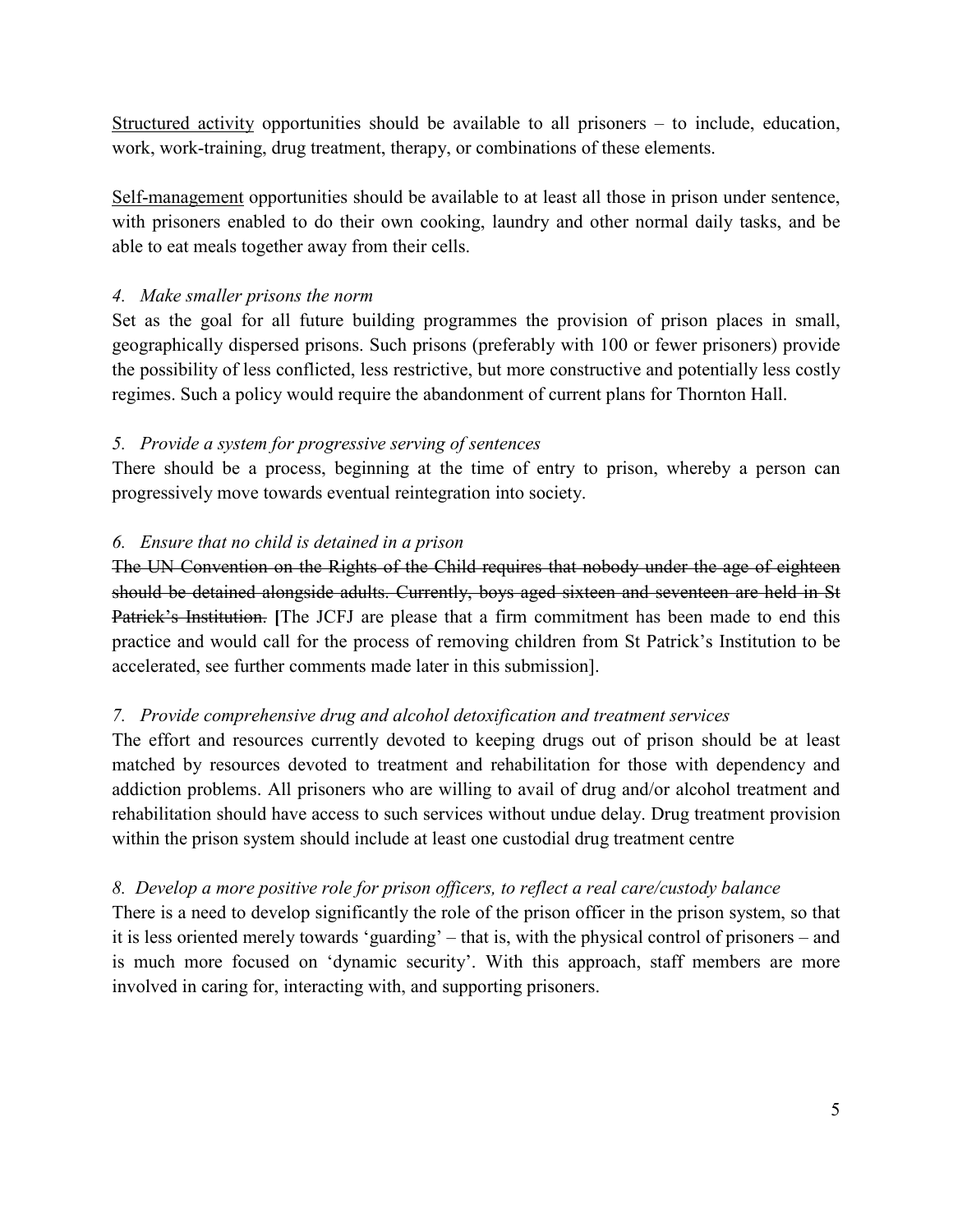#### *9. Develop an independent prison authority, with a care/custody agenda*

There is a need to establish a prison authority that is genuinely separate from the Department of Justice, and has the authority to institute and implement a prison policy based on a proper care/custody balance.

*10. Adhere to the idea that 'good social policy is the best criminal justice policy'* 

For a broader discussion of recommendations: http://www.jcfj.ie/publications/penalpublications.html

# **3. Overcrowding**

Overcrowding is now the dominant characteristic of prisons in Ireland, and the most significant indicator of the inadequacy of the policies pursued. Nearly every prison in Ireland is now holding numbers in excess of its original design capacity; overcrowding leads to a 'pressure cooker' atmosphere within prisons, with the multiple occupancy of cells originally designed for just one person, and limitations on access to services such as work, training and education.

Overcrowding hinders the ability of the prison authorities to deal appropriately with interprisoner tensions and violence, so that some prisoners have to be locked up for extended periods for their own safety.

#### **4. Slopping-out and prison hygiene**

End 'slopping out' and institute a programme to ensure, for all prisoners, privacy in the use of toilet facilities. Privacy is understood to mean a separate room with toilet.

#### **5. One-person, one-cell and large prisons**

The JCFJ is of the opinion that existing policy is biased in favour of creating very large prisons, either by extending existing developments or by planning for the building of new, and large, prisons; as such, plans for Thornton Hall outside Dublin are an example of a retrograde policy. This is at variance with international best practice, which favours the provision of prison places in smaller, and geographically dispersed, prisons.

The current policy of prison design which allows for two or more person occupancy cells does not follow best international practice and is an extremely negative policy decision. The JCFJ is of the opinion that this policy should be reversed and that a key guiding principle for all future prison planning be that the norm will be single-cell occupancy. Therefore the current policy of two-person cells for the proposed prison in Cork should be reversed.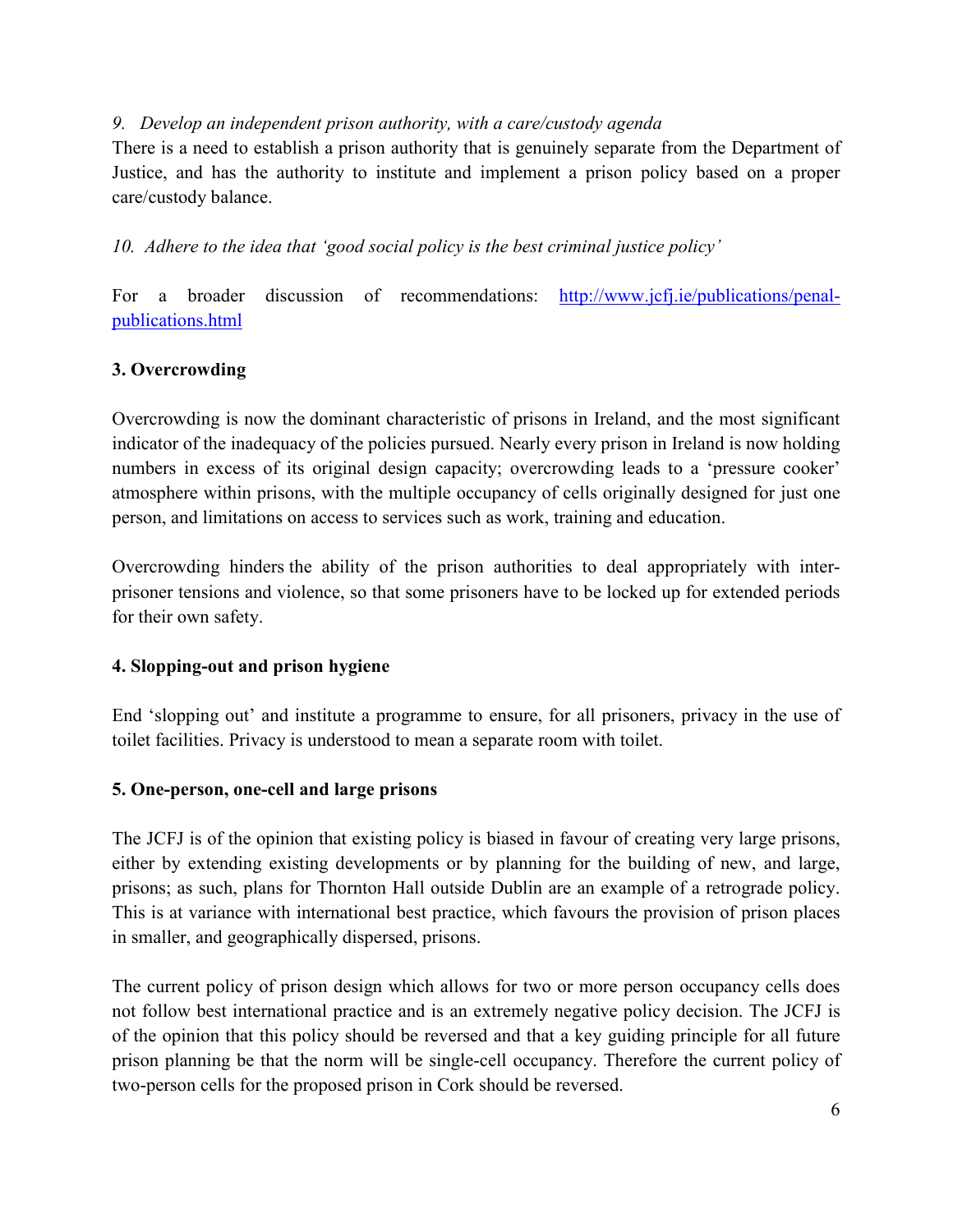The JCFJ is currently drafting a briefing paper on 'one person, one cell'; in the interim the following observations of international standards can be made:

# **United Nations, Standard Minimum Rules for the Treatment of Prisoners (1977), Accommodation**

The principle of 'one person, one cell', where:

9(1) ... sleeping accommodation is in individual cells or rooms, each prisoner shall occupy by night a cell or room by himself. If for special reasons, such as temporary overcrowding, it becomes necessary for the central prison administration to make an exception to this rule, **it is not desirable to have two prisoners in a cell or room**. [emphasis added]

#### **European Prison Rules (2006), Part II, Allocation and Accommodation**

The principle of 'one person, one cell', where:

18.5 Prisoners shall **normally be accommodated during the night in individual cells** except where it is preferable for them to share sleeping accommodation. [emphasis added]

18.6 Accommodation shall only be shared if it is suitable for this purpose and shall be occupied by prisoners suitable to associate with each other.

18.7 As far as possible, prisoners shall be given a choice before being required to share sleeping accommodation.

#### **Irish Prison Rules 1947, Accommodation, Cells, Occupation of Separate Cell**

2. Within the Irish Prison Rules 1947 it can be inferred that the principle of one-person, one-cell was desired and seen as the norm.

The principle of 'one person, one cell', where:

3. A cell shall not be used for the **separate confinement** of a prisoner **unless it is certified by the Minister to be of such a size,** and to be lighted, warmed, ventilated, and fitted up in such a manner as may be requisite for health, and furnished with the means of enabling the prisoner to communicate at any time with an officer of the prison.

4. **Each prisoner shall occupy a cell by himself by day and by night** (except as otherwise directed). If, for medical reasons or in other special circumstances, it is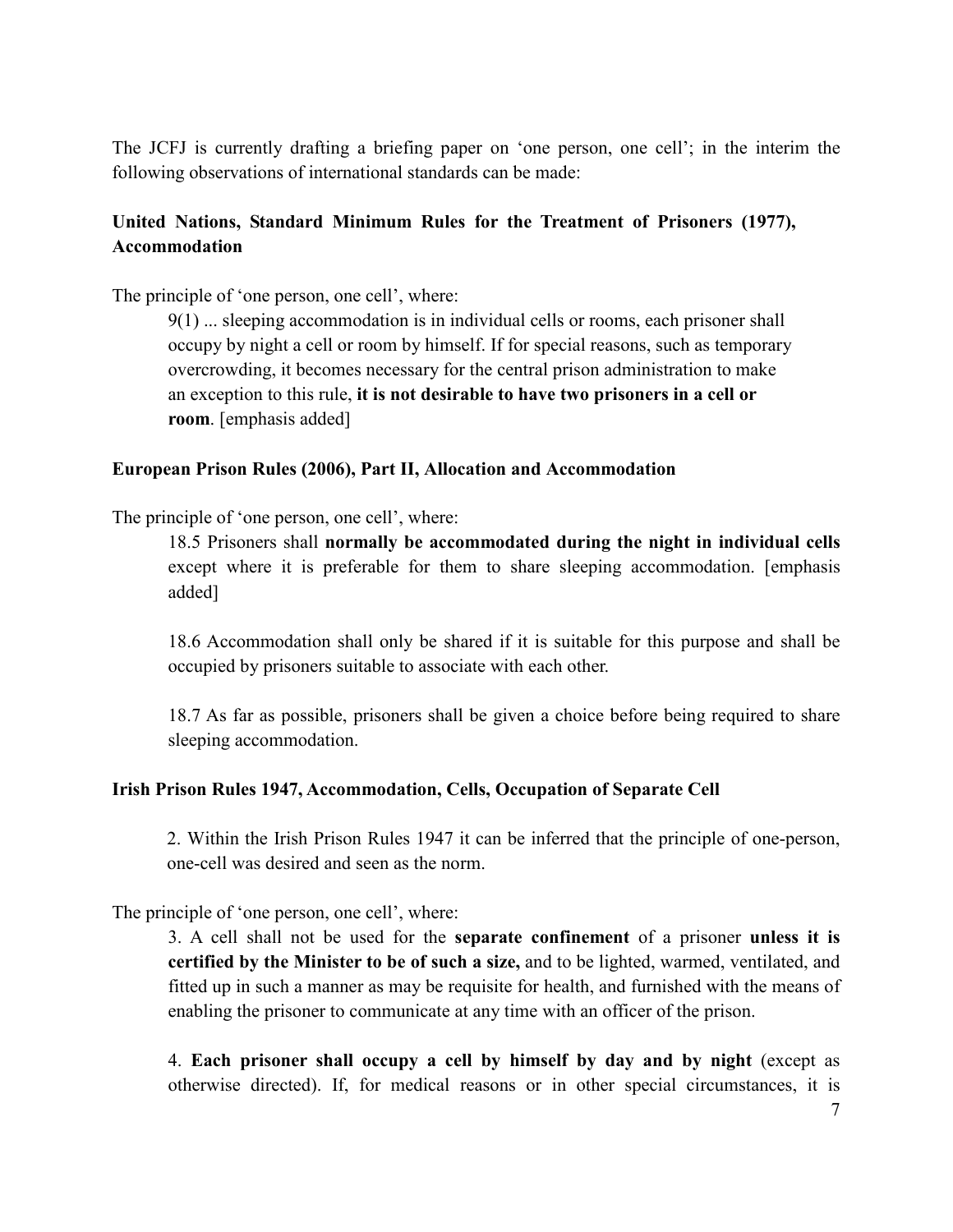necessary that prisoners be associated, not fewer than three prisoners may be located in one room, in which each shall be supplied with a separate bed.

[emphasis added]

#### **Irish Prison Rules 2007, Basic Provisions, Certification of Cells or Rooms,**

The Irish Prison Rules 2007, rather than emphasis growing international consensus on the principle of 'one person, one cell', removed the inference of the principle that was contained in the 1947 rules.

18(1) The Minister shall, in relation to a prison or part of a prison, **certify that all such cells or rooms therein as are intended for use in the accommodation of prisoners are, in respect of their size,** and the lighting, heating, ventilation and fittings available in the cells or rooms in that prison or that part, suitable for the purposes of such accommodation.

18(2)(a) The Minister **may specify the maximum number of persons** who may, in normal circumstances, be accommodated in cells or rooms belonging to such class as may be so specified.

**(2)(b) The Minister shall when specifying a maximum number under subparagraph (a) have regard to the size of, and the availability of lighting, heating, ventilation and fittings in cells or rooms belonging to the class concerned.** 

[emphasis added]

Ireland's current economic situation cannot be used to justify poor prison conditions, as noted in Part I, para 4 of the European Prison Rules 'Prison conditions that infringe prisoners' human rights are not justified by lack of resources'.

**6. Submission to Oireachtas Sub-Committee on Penal Reform, Peter McVerry SJ (31 August 2012)** 

**(For a fuller discussion of the issues below, and more, see the Jesuit Centre for Faith and Justice's comprehensive report,** *The Irish Prison System: Vision, Values, Reality***, available on the website: www.jcfj.ie)** 

1. I have been working with young homeless people for the past thirty-five years. Many of them have an addiction to alcohol and/or drugs. Most of them have spent time in prison, some on many occasions. I first started visiting prisons in 1975. I now spend most of my weekends visiting Mountjoy Prison, Cloverhill Prison, Wheatfield Prison and St. Patrick's Institution. Through these visits, I keep contact with people whom I knew prior to their imprisonment, and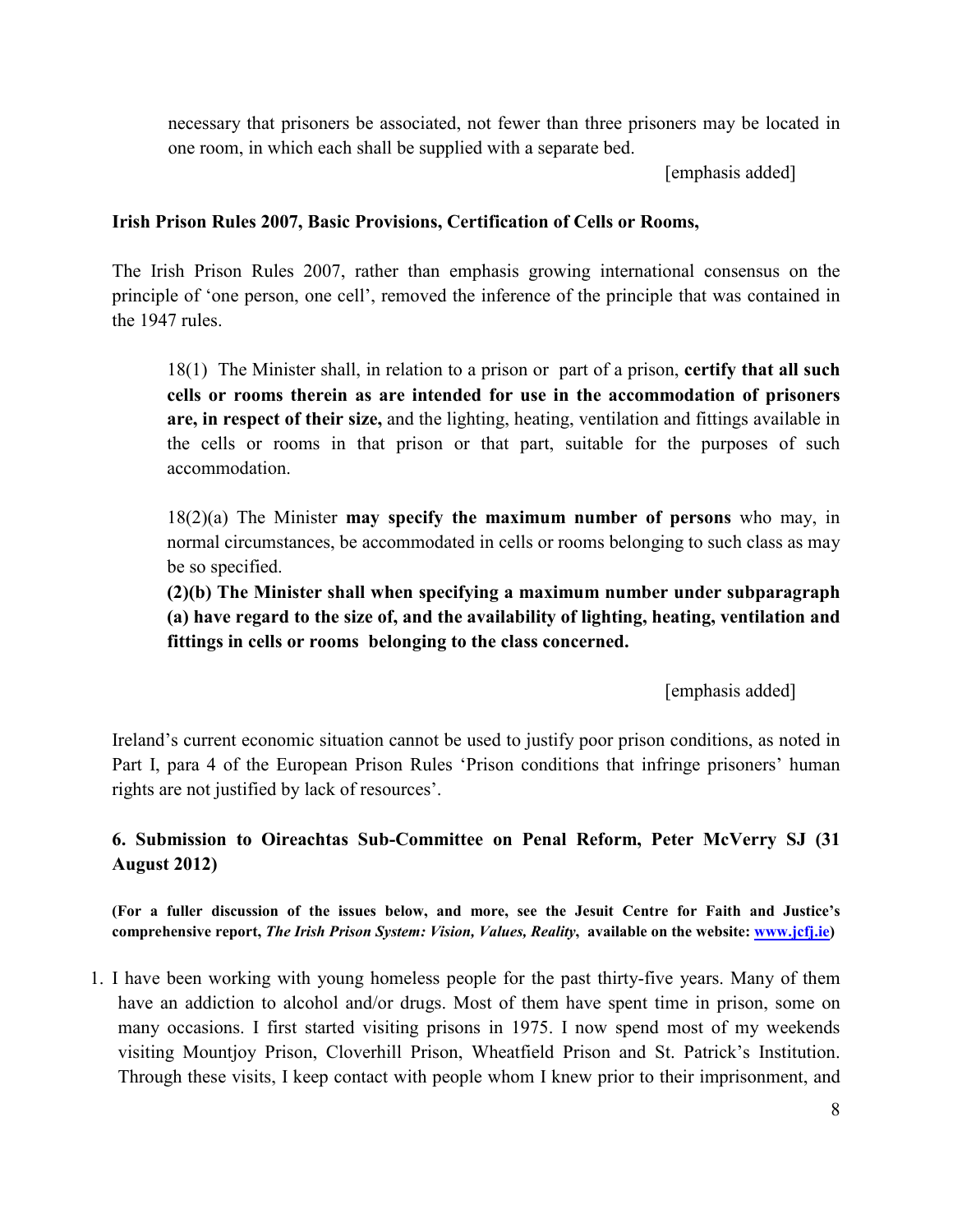while I am in the prisons, other people come up to me for a chat, or to ask me to do something for them, such as make a phone call.

- 2. Obviously, one cannot discuss the prison system in isolation from what is happening in the community. People come into prison from the community, and will eventually return to the community. Some come into prison because of the inadequacy of homeless services, or addiction services, or mental health services and will return to the same inadequate services on release. However, the period immediately upon release is critical to the future outcome for a person. Co-ordination between the Irish Prison Service and other agencies to ensure a smooth and appropriate transition is vital but often very inadequate.
- 3. There is a need to address some simple, urgent and immediate problems, which impact heavily on prisoners on release.
	- Acknowledging that a Community Welfare Officer visits some of the prisons with a view to helping prisoners who may be homeless on release – and this is a very welcome development –the reality is still that in many instances prisoners are released with a couple of euro in their pocket. The next day (the following Monday, if they are released on a Friday or at the weekend) they attend the office of the local Community Welfare Officer who will give them a sheaf of forms to fill out. They frequently have to wait at least one week and up to three weeks (occasionally up to several months if the person is on disability allowance) before they will receive any welfare payments. If they have no family or friends to financially support them, they are reduced to robbing immediately on release. This is a problem which I encounter on an almost daily basis. It is a very simple, easily resolved issue but it causes huge problems for the person who is released.
	- Many people leave prison with no accommodation arranged for them. They join the ranks of the homeless. While the appalling state of the homeless services is not the responsibility of the prison service, releasing people into homelessness is almost guaranteed to lead to further offending.
	- Many people leave prison with no medical card and hence no access to necessary medication. One young man, who was well known to me, was receiving medication for his mental health problems while in prison but, on release, had no medical care and no access to medication. Six weeks later, he was dead. The lack of a medical card is again an issue which creates huge difficulties for some people leaving prison but one that could be easily resolved.
- 4. It seems absurd to me that a person can be in the care of the State for months or even years, yet the State can show itself unwilling or unable to organise accommodation, welfare payments and medical cards for them prior to release.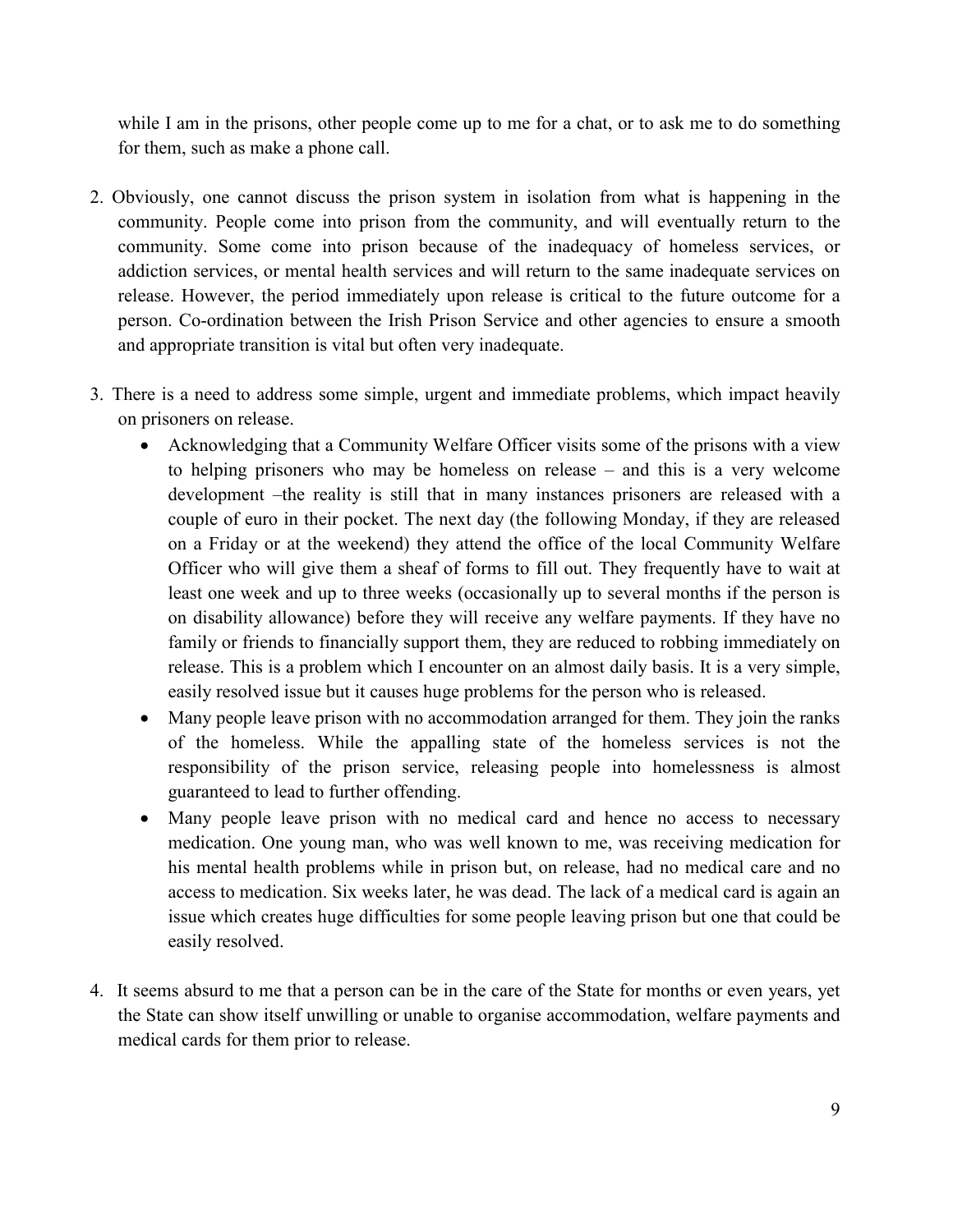If such simple, but important, issues cannot be properly dealt with, what hope is there that the more difficult and intransigent problems will be addressed?

5. Over the years, I have seen many changes in the prison system, some of them very positive and some of them very negative. Amongst the positive changes have been significant improvements in the physical conditions of some prisons, or of units within prisons, improvement in the health services available, wider access to methadone treatment, expansion of the excellent education services etc.

Nevertheless, overall, basic living conditions have significantly deteriorated. The negative changes include the overcrowding within most of our prisons – which has led to the multiple occupancy of cells becoming not just the norm in practice, but the established policy of the Irish Prison Service – the continuing availability of drugs, the growing violence within most of our prisons and the decreasing access to rehabilitative facilities within prison.

*6. Overcrowding* 

#### **The most fundamental issue facing the prison service is overcrowding**.

The daily average of persons in custody has risen as follows:

| 2007  | 2008  | 2009  | 2010  | 2011  |
|-------|-------|-------|-------|-------|
| 3,321 | 3,544 | 3,881 | 4,290 | 4,390 |

The statistics mask the human face of overcrowding. For instance, at time of writing, a 66 year old man has spent three weeks on a mattress on the floor in Wheatfield Prison.

Overcrowding prevents the other major issues – drug availability, violence and lack of access to rehabilitative facilities – being adequately addressed. For example, Wheatfield Prison, when it opened in 1989, was a model prison: there were 320 cells, for 320 prisoners, and almost every prisoner had access to either education, training, kitchen work or other useful activity at all outof-cell times. Then bunk-beds were put into most cells, and a new extension of 174 cells was built. Today, there are over 700 prisoners in Wheatfield Prison (and it is the intention to put bunk beds into the 174 cells in the new extension in the near future) *but not a single extra classroom or workshop has been added.* 

#### Recommendations

1) Alternatives to imprisonment for those convicted of less serious offences should be mandatory. In 2011, of 12,990 people committed to prison under sentence, 8,070 were sentenced to less than three months. While those serving less than three months only account for about 1.2% of the numbers in prison on any particular day, the detention of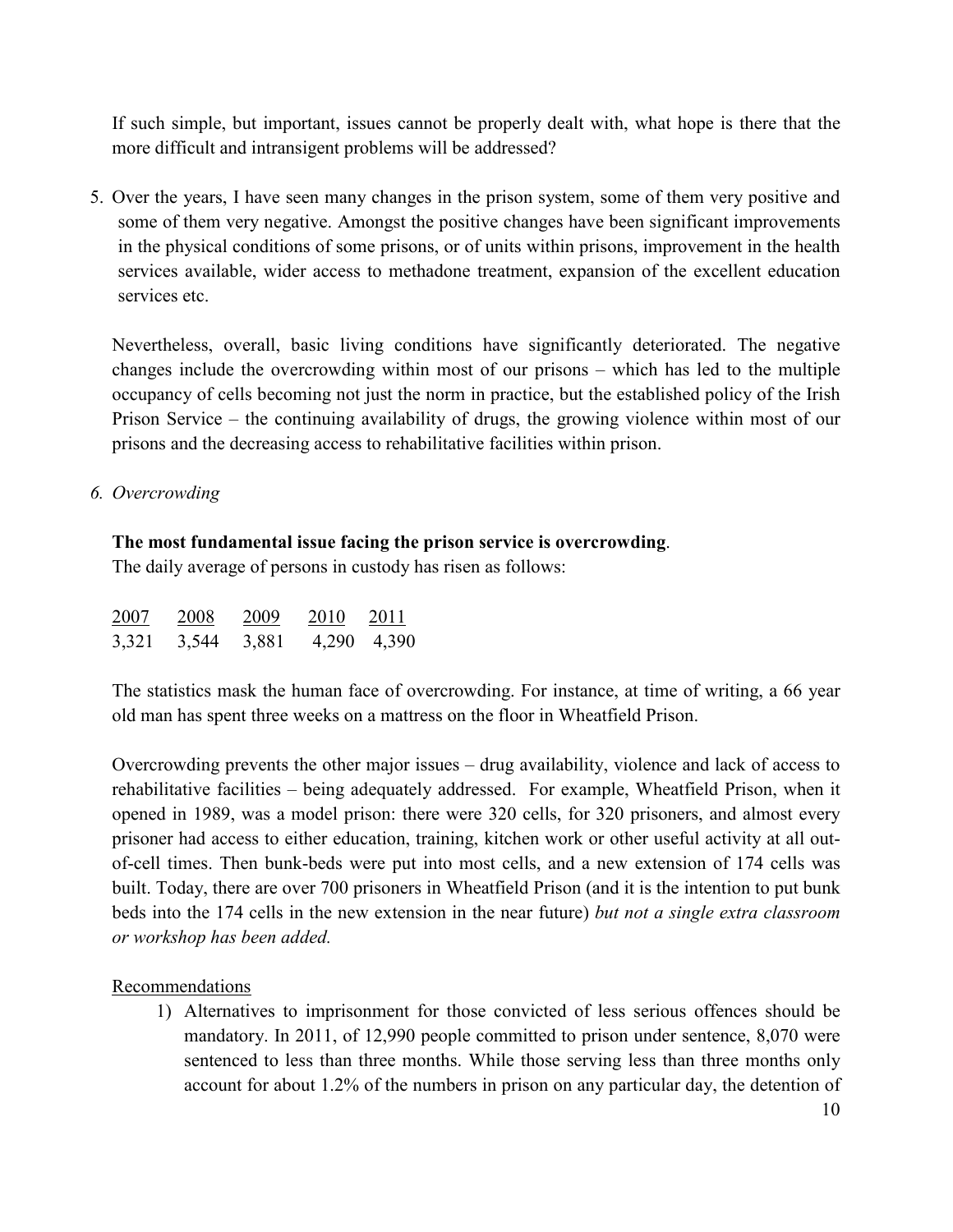these 8,070 persons imposes a huge administrative and financial burden on the system, as each prisoner has to be processed, medically examined, accommodated, even if only for a brief period, and personal files prepared and stored. Meanwhile, even a short prison sentence can have a devastating impact on an individual and his or her family, perhaps resulting in a loss employment, or loss of a welfare payment, and loss of accommodation.

- 2) One-third remission for good behaviour should be introduced (currently it is onequarter). This was recommended by the Whitaker Report in 1985. In the UK (hardly a model for enlightened prison policy!) one-half remission is the norm. However, during the remission period, the person is supervised by the Probation Service and if any problem arises, they are recalled to prison to finish their sentence.
- 3) A small number of prisoners are elderly; some are in poor health, and should be in a nursing home, not a prison. In December 2011, there were 102 people over the age of 60 in Irish prisons. Four were over 80 (hardly posing a threat to society!), 16 were between 70 and 80, and 82 were between 60 and 70.<sup>1</sup> Even if their offences require ongoing imprisonment, detaining them in very expensive high-security prisons is neither appropriate nor cost-effective.

## *7. Drug Misuse*

 $\overline{a}$ 

Despite the best efforts of the Irish Prison Service to restrict the flow of drugs into prison, there is ready availability of drugs within many (though not all) of our prisons. The effort (and expense) devoted to reducing the *supply* of drugs in prisons, far exceeds that devoted to reducing the *demand* for drugs in prison.

While the majority of those going to prison have an addiction, there are only nine detox/treatment beds within the whole system (located in the Medical Unit of Mountjoy prison) to help people come off drugs.

The provision of drug counselling services within the prisons is a very welcome development, but the effectiveness of these services is limited by the fact that prisoners continue to live in a drug-filled, overcrowded environment and have limited access to constructive activity during the day. The boredom, even meaninglessness, of such an existence is a primary driver of drug misuse and creates a drug culture within some of our prisons which is difficult to escape  $-$  a reality which poses huge difficulties for new prisoners who are not drug users, and for prisoners who are trying to deal with their addiction.

Prison authorities *are* attempting to provide drug-free wings for prisoners, but overcrowding makes this very difficult. I personally know about forty young people who never used drugs prior

<sup>1</sup> *Dáil Debates*, Vol. 750, No. 2, 15 December 2011, p. 516, PQ 239, 40561/11.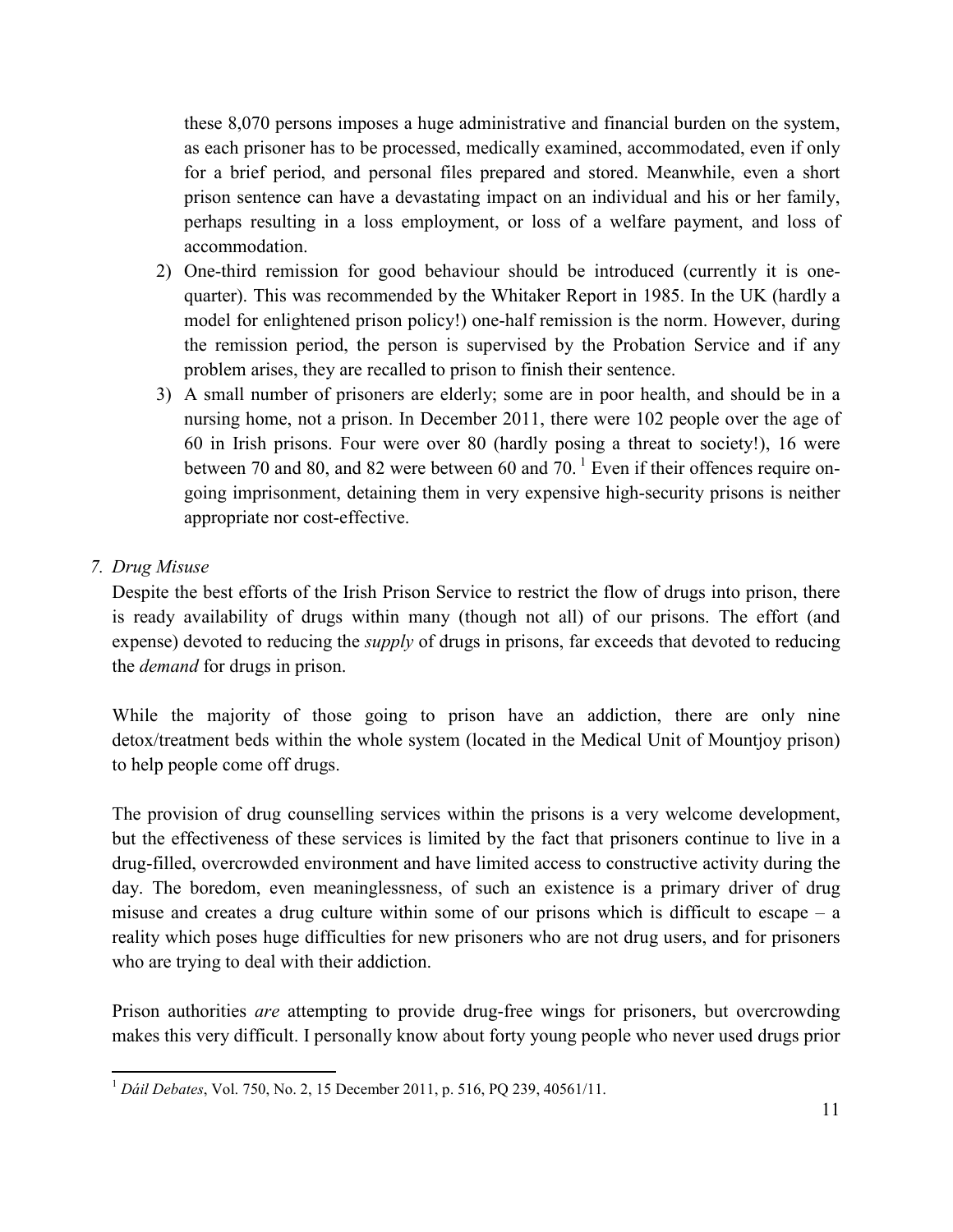to going into prison or St. Patrick's Institution but who came out addicted to heroin. In some cases, they had to share a cell with an active drug user.

## **Recommendations**

- 1) In some Scandinavian countries, every prisoner is offered access to drug treatment services within one month of being admitted to prison. If someone is sentenced to six months or longer in prison, there exists an ideal opportunity to help them deal with their addiction during their sentence. In my experience, many prisoners would take the opportunity if it were available. A major expansion of drug detoxification and treatment facilities is urgently required.
- 2) In the 1977 Misuse of Drugs Act, before drugs were even a problem in Ireland, some far-sighted civil servant included a provision that **a person with an addiction could be sent to a custodial drug treatment centre, in lieu of prison**. While they would still be remanded in custody, the intention was that if they successfully completed the programme, they would escape any further custodial sentence. Thirty-five years later, no such custodial drug treatment centre exists. To my mind, **this is the single most important provision that would make a difference to the drug culture in our prisons**.

## *8. Violence*

 $\overline{a}$ 

Assaults on prisoners by other prisoners have become a regular feature of prison life. The Irish Prison Service *Annual Report 2010* recorded that there were '1014 incidents of violence among prisoners during the year'  $-$  but added that this included 'very minor incidents'.<sup>2</sup> No figure was provided for assaults on prison officers – but these do, of course, occur, and anecdotal evidence suggests they are increasing. Interestingly, no information about the incidence of inter-prisoner violence is provided in the Annual Report for 2011.

Many of the serious assaults on prisoners by other prisoners involve 'striping' a prisoner's face with a blade, leaving a permanent scar which may run down the whole side of the face.

The fear of assault has resulted in a significant number of prisoners requesting to be placed in isolation from others. In November 2011, there were 364 prisoners on extended lock-up, 178 of them on 23-hour lock up, and 44 of them being young people in St. Patrick's Institution. One prisoner, well known to me, completed four years on 23-hour lock up and is now seriously damaged, emotionally and psychologically.

This segregation also limits, or even excludes completely, access to constructive or rehabilitative facilities within the prison.

<sup>2</sup> Irish Prison Service, *Annual Report 2010*, Longford: Irish Prison Service, 2011, p. 20. (Available: www.irishprisons.ie)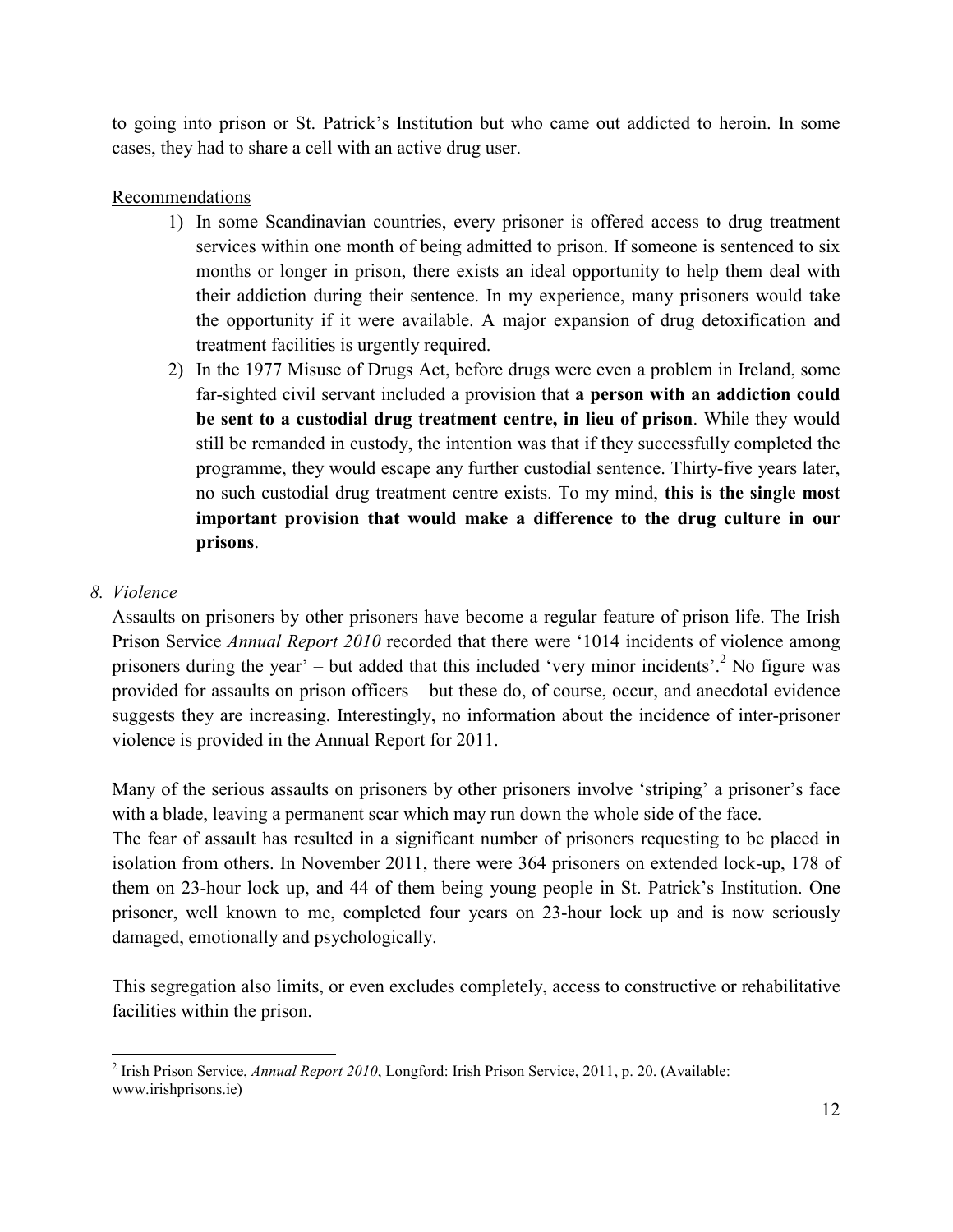Apart from the actual recorded incidents of violence, there is considerable bullying and intimidation of prisoners within our prisons. This is also a very prevalent, and very worrying, feature of life within St. Patrick's Institution for young offenders. Huge pressure is placed on vulnerable prisoners to bring back drugs when attending court or hospital. Gang feuds outside prison continue within prison. Scores are settled within prison. Some people going into prison align themselves with one or other of the criminal gangs within prison for their own protection – but on release, they cannot then dissociate themselves from the gang.

The overcrowding in our prisons makes it very difficult to adequately segregate prisoners. Some wings may have different groups who cannot be allowed out of their cells at the same time. Furthermore, the policy of building large prisons or expanding existing ones (Wheatfield – over 700, with a further addition of another 100+ to come; Midlands – soon to reach 900; Mountjoy – usually over 700, but currently around 600, as one wing is closed for renovations; Cloverhill – over 400; the proposed Thornton Hall – 2,200!) makes it difficult to segregate prisoners.

The European Committee for the Prevention of Torture (CPT), following its visit to Ireland in 2006, highlighted the high levels of inter-prisoner violence and, in its strongest statement yet regarding Irish prisons, it assessed Mountjoy Prison, Limerick Prison and St. Patrick's Institution as 'unsafe, both for prisoners and for prison staff'.<sup>3</sup>

On a recent visit to Mountjoy, I was talking casually to a prison officer, who told me that he had been working there for the past twenty years, and, now, for the first time in his life, he no longer felt safe coming in to work.

#### *9. Rehabilitation*

l

The educational services provided by the VECs within the prison are generally of a very high standard. Similarly, some of the workshops provide high quality training. However, access to the school and workshops are restricted to a minority of prisoners.

The Irish Prison Service will quote figures of 38% of prisoners who attend school. While this is true, the figures have to be interpreted. The 38% presumably includes those who attend school perhaps two mornings a week, but may be walking around the yard the other three mornings and five afternoons. There may be 30 prisoners assigned to a particular workshop but, in reality, if you visit the workshop, there may be only eight prisoners there. This is due to the embargo on recruitment which has resulted in over 70 instructor training posts lying vacant. Hence a

<sup>&</sup>lt;sup>3</sup> Committee for the Prevention of Torture (CPT), *Report to the Government of Ireland on the visit to Ireland carried out by the European Committee or the Prevention of Torture and Inhuman or Degrading Treatment or Punishment (CPT) from 2 to 13 October 2006,* Strasbourg: Council of Europe, 10 October 2007, par. 38, p. 21 (Available: www.cpt.coe.int)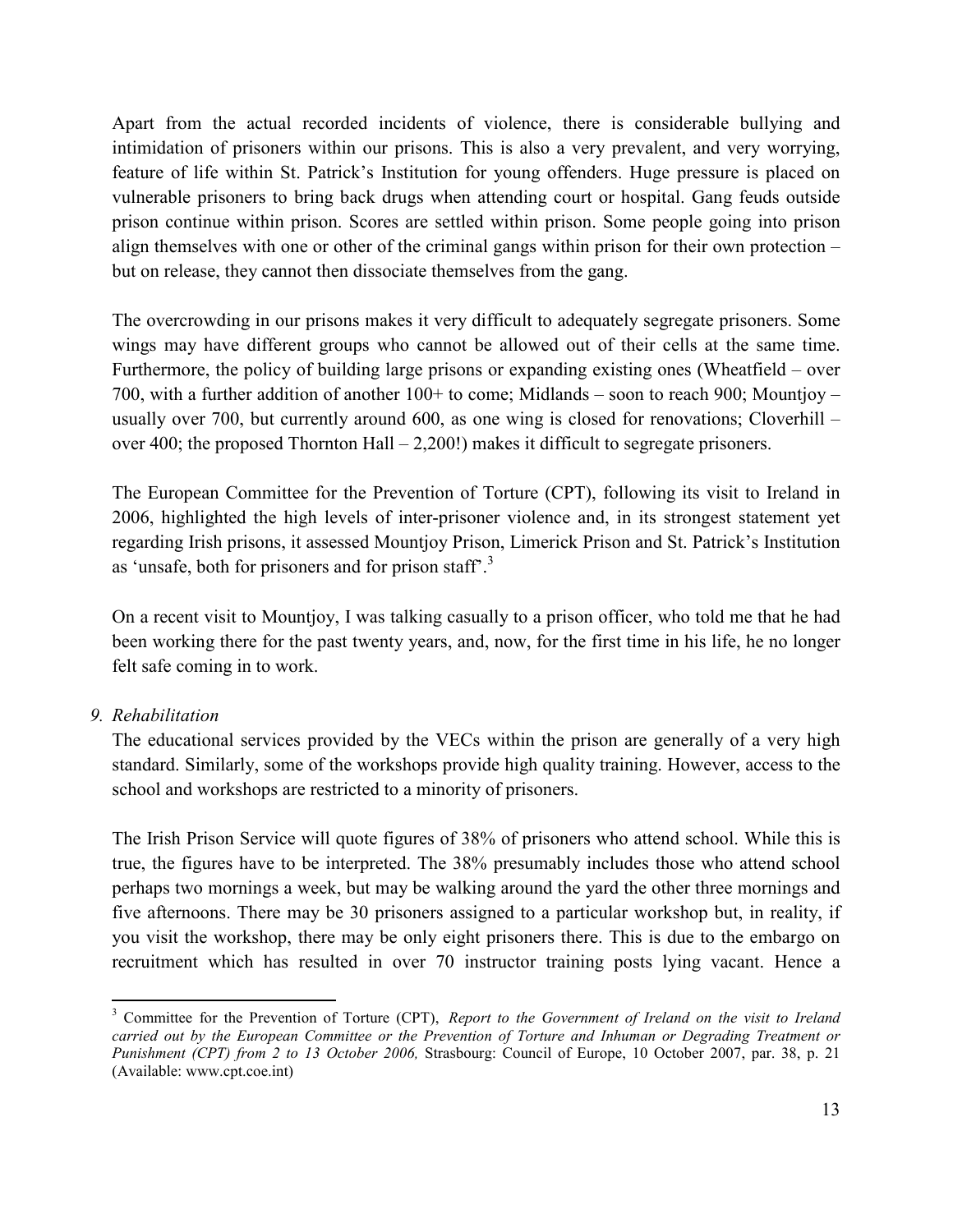workshop which should have two instructors may only have one, and the number of prisoners who can attend at any one time is correspondingly restricted. The 'official' figure for attendance at workshops is a reality only on paper.

## Recommendations

The highest priority should be given to providing constructive activities for every prisoner during all out-of-cell times. While this will require investment and a suspension of the embargo on new recruitment, it is worth recalling that very considerable investment was put into the Operational Support Unit and the K9 unit (to screen and search everyone who enters any of our prisons for drugs or other forbidden items) because it was considered sufficiently important to do so.

## **7. St. Patrick's Institution**

Following the recent reports by the Visiting Committee and the Inspector of Prisons, the JCFJ made the following observations:

1. The responsibility for the systemic failures in St Patrick's Institution rests not just at local management level but with the Irish Prison Service, the Department of Justice and the successive Ministers for Justice.

2. It is a matter of concern that the Minister for Justice has given no indication as to what alternative arrangements are to be made for young men aged eighteen to twenty after 2014 when St Patrick's Institution will no longer be used for this age-group. Merely to re-assign young men under twenty-one to other prisons throughout the country would not be an acceptable option. In fact, already around half of the young men under twenty-one in the prison system are in adult prisons, with a significant proportion in Limerick and Cork prisons, where over 90 per cent of the prisoners have to share cells and 'slop out'. Furthermore, the question of the detention of young women under the age of twenty-one alongside older women has, historically, never been addressed.

3. The concerns regarding St Patrick's, and the adult prisons where young people aged eighteen to twenty are detained, require that an overall review should be undertaken of the current response to these young adults in the prison system. The policy target should be the provision of detention facilities that are separate from adult prisons, with age-specific regimes (in line with international best practice), and single cell accommodation as the norm (in line with the requirements of the European Prison Rules).

4. The situation revealed in the report on St Patrick's shows that there is an urgent need for more **effective monitoring** of what goes on in our prisons and for thorough investigation of